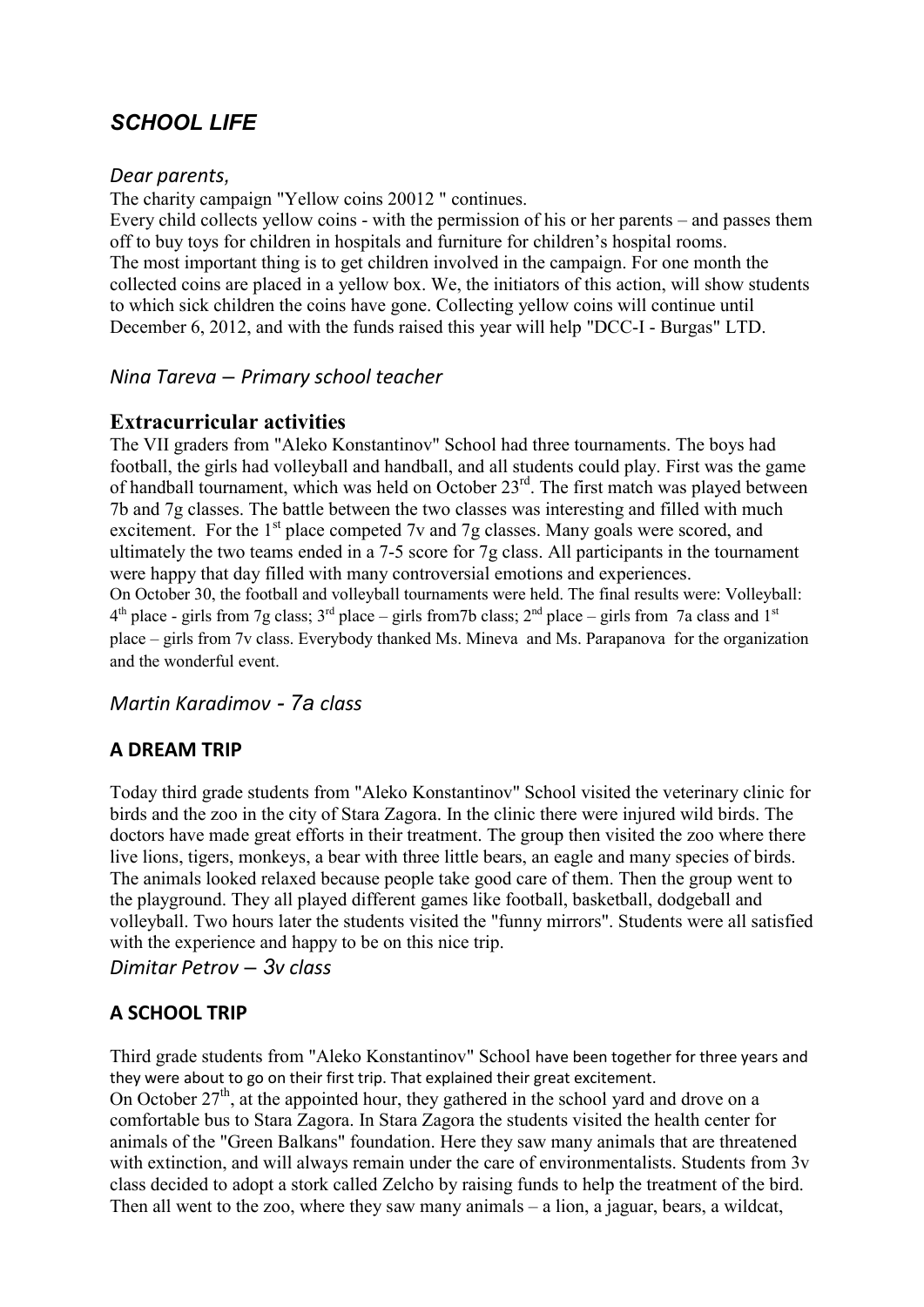foxes, monkeys and more. The trip continued with a competition in the park and a visit to the hall of curved mirrors where all laughed to tears.

And let's not forget that they took a lot of photographs which we all look forward to seeing. *Vessela Paneva – 3v class* 

## **A TRIP TO STARA ZAGORA**

On the way to Stara Zagora we played many games in the bus like riddles, guess the word and broken phone. It was fun. When we arrived in Stara Zagora we went to a bird hospital. There we saw an owl, long-eared owl, a golden eagle, a huge vulture, pelicans, swans and storks. All have suffered major traumas: some caused by people, others by poachers, and others by electric wires. Finally we adopted a stork called Zelcho. Then we went to the zoo and there were many animals: lions, deer, a wildcat, wolves, mouflons, bears, a bison, an eagle, goats and a monkey. Later we went to a playground and played volleyball for about two hours. Finally we were in the "Hall of laughter." There was a crooked mirror, and we laughed a lot. Then we got on the bus and came back safely. *Mihail Dechev – 3v class* 

### IF ALL PARENTS IN THE WORLD...

## **Be careful and cautious - LIFE IS JUST ONE**

When I hear on TV about the latest victim of an accident, I think of a friend from kindergarten. I know that she had lost her mother when she was three years old and was very sad and lonely. All adults told her that her mother had become a star in the sky and shines every night there for her, but she did not understand them and always said that she wants her close to her, not in the sky. Nobody likes to lose - neither adults nor children. And nobody wants to put up with the loss. But we the children, are taught to put up and to accept such heavy losses. And we are taught to fight, not to give up. I need all my family and friends. I would not want to experience such sadness in my childhood. Often we live and behave as if we are untouchable and nothing bad can happen. But, as I've heard from my mother, "It's all for people - good and bad." Therefore, when we are very happy and healthy, we should be very thankful and not get giddy because it may soon lead to a fatal error. If all parents around the world are driving a little more responsibly, whatever the mood and urgent commitments, I believe that accidents will dramatically decrease. And we will be more immune to the danger of seeing them as stars in the sky.

*Alice Terlemezyan – 5а class* 

## **Be careful and cautious - LIFE IS JUST ONE**

I want to discuss the issue of reckless driving here in my country. I think many accidents occur due to reckless driving. Sometimes it is due to alcohol, drugs or other intoxicating substances. Innocent people die in vain - many of them children. Children, who still begin to feel the beauty of life. Let those who are behind the wheel think how on a sunny day you walk and think how wonderful life is, you make plans, you have expectations ... and suddenly everything stops!

The beautiful blue sky disappears, the sun goes out, and you cannot feel the warmth of loving relatives and the thrill of love, beautiful moments of true friendship. Life has just started now, and it's gone! So do not use alcohol and do not experiment on your mind before and when you're behind the wheel! But the rule: 'Be careful on the road "is not just for drivers - many accidents are due to improper behavior of pedestrians.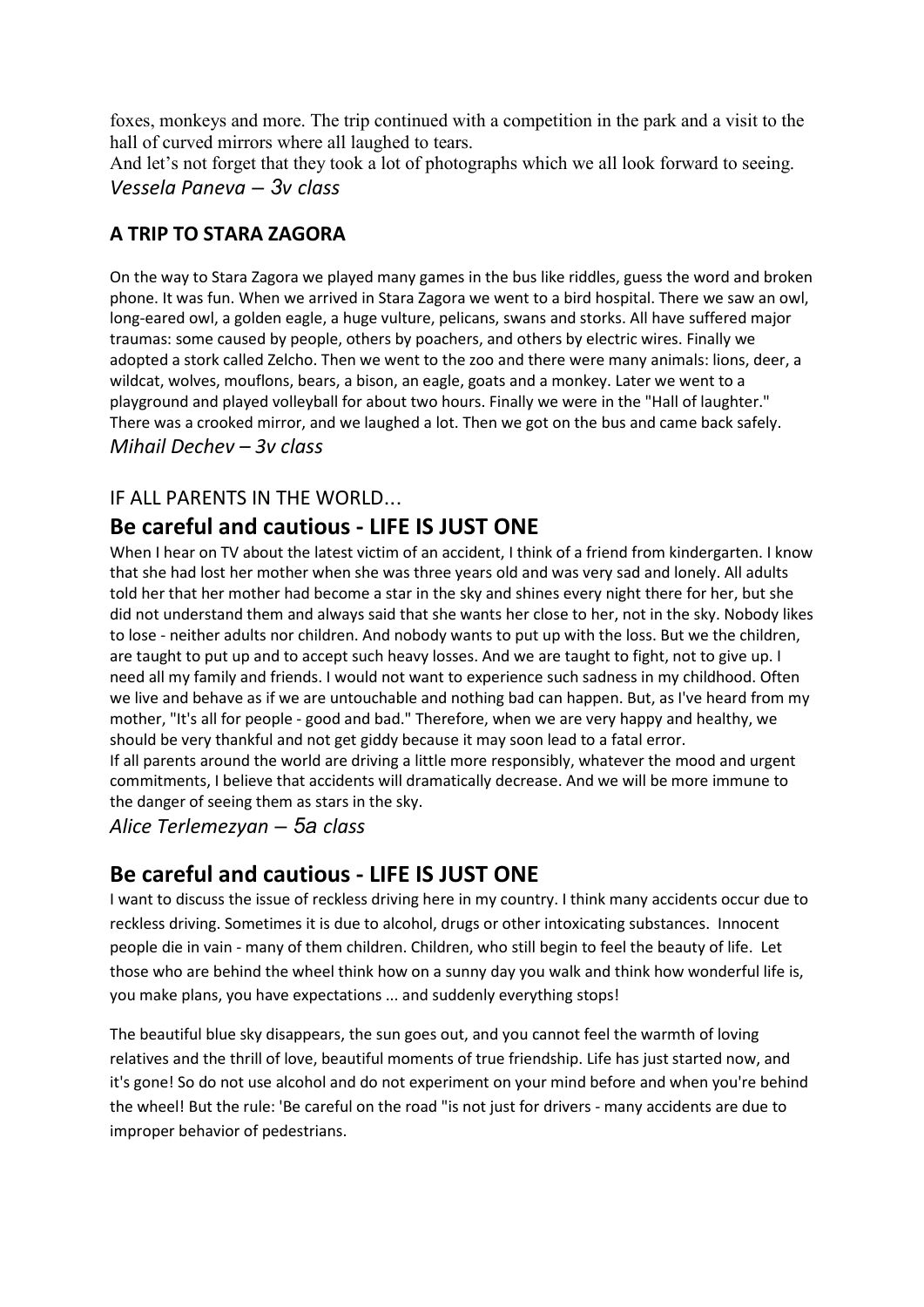All of us - drivers and pedestrians are road users and we are responsible for the existence of the metaphorical expression: 'War on the road. "Let's all be careful and reasonable in a world more peaceful, beautiful and safe! And yet, if possible, take a bike, not a car - do it because lives may depend on this.

*Nikola Panayotov – 5v class* 

### **DRIVE CAREFULLY**

Mum, where are you?

Where are you when I need you most? Now my body is lying on the cold asphalt, piercing me with its coldness and soaked with my blood. Wind chill goes through my wounds like a speeding train, and intensifies the pain. But I do not think about it. I think of you and remember that you warned me. You told me this evening to be careful when driving after the party and not drink alcohol.

I listened, Mum, because I know that you always do what's best for me. The party was over and I climbed into my car. I felt pure and proud, I had kept my promise. I started the car, which snorted as if to say "Do not go." I ignored the sound and pushed the accelerator and caused the car to issue another strange sound.

My car was moving on the road in the thick darkness. While I was driving and enjoying the forest dimly lit by the moonlight, I felt some light on me. I looked forward, but I had no time to react. I froze on the spot. A car was moving towards me with great speed. Now I'm lying here helpless. Oh, how I want you now to be with me to hear that! You warned me not to drink and I did not break your request. But that guy who bumped into me, obviously had no mother to tell him and worry about him. But why, mother, life is so unfair. This boy is now standing over me with a few wounds and worrying how I am. But I do not feel the pain. I feel the loneliness and emptiness. Mum, why do I pay for his mistake? Mother, I could not keep myself, but thank you for taking care of me. I'm going now but my spirit will always be with you!

In this essay I would like to ask all to be careful, because it is not enough one person to drive carefully, but all because the next life taken away might be of somebody innocent.

*Preslava Belyakova – 7а class* 

# **LIBRARY - Info Center**

Last week multimedia tutorial classes were held in extracurricular reading with pupils from the 3<sup>rd</sup> grade, dedicated to 105 anniversary of one of the most beloved children's writers - Astrid Lindgren. The works of the world-renowned Swedish author have been translated into nearly 70 languages and published in more than 100 countries. Her best known works are "Pippi Longstocking", "Karlsson on the Roof", "Emil of Lonneberga" 'Ronia, the robber's daughter "," Brothers the Lionheart' and many more.

Astrid was born in Vimmerby on November 14, 1907 and grew up in Småland, Sweden. She is the second child in the family. Many of her books are related to her childhood. In 1958, Lindgren was awarded the prize "Hans Christian Andersen", known as the "Nobel Prize for children's literature." Other important awards that she received for her work are "Selma Lagerlof" (Sweden), "Karen Blixen" (Denmark), "Leo Tolstoy" (Russia), "Gabriela Mistral" (Chile). In 1978, German booksellers give her their traditionally awarded Peace Prize at the Frankfurt Book Fair. In 1989, the prize "Albert Schweitzer" U.S. Animal Welfare Institute reported her humanitarian contribution. Astrid Lindgren is known for supporting the rights of children and animals, as well as her resistance against physical punishment of children. After her death on 28 January 2002 the Swedish government established commemorative Astrid Lindgren award for children's and youth literature. Monetary value of this award is SEK 5 million.

*Ina Bandzhakova – librarian*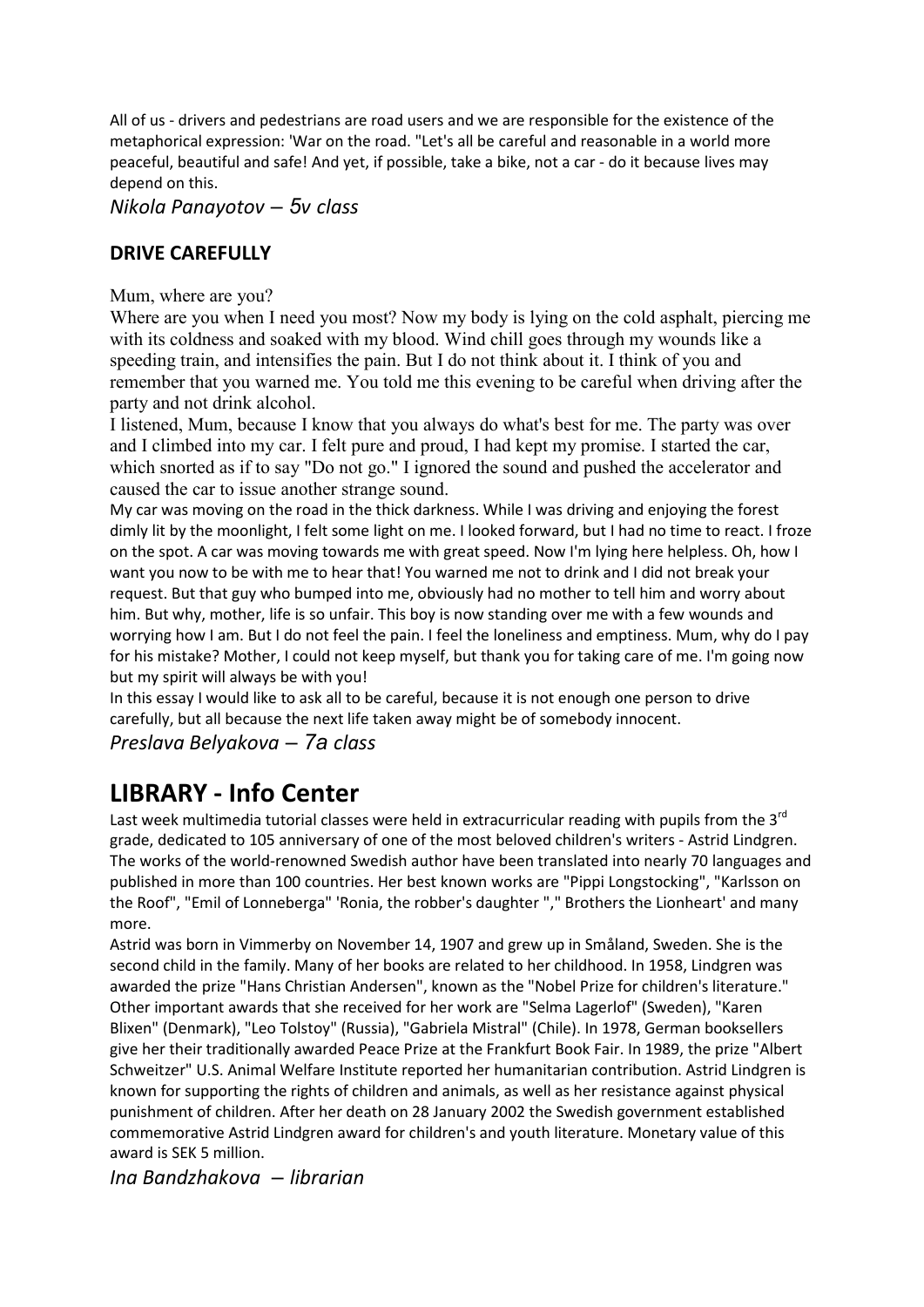# *PATRIOTISM*

# **Thracian Tomb of Sveshtari**

The **Thracian Tomb of Sveshtari** is situated 2.5 km southwest of the village of Sveshtari, Razgrad Province, which is located 42 km northeast of Razgrad, in the northeast of Bulgaria.

Discovered in 1982 in a mound, this 3rd century BOT Getic tomb reflects the fundamental structural principles of Thracian cult buildings. The tomb's architectural decor is considered to be unique, with polychrome half-human, half-plant caryatids and painted murals. It is a remarkable reminder of the culture of the Getae, a Thracian people who were in contact with the Hellenistic and Hyperborean worlds, according to ancient geographers.

The tomb has significant size. Its length is 7.5 m, its width at the façade is 6.5 m, and the height of the tomb chamber (on the inside) is 4.45 m. It was constructed by large limestone blocks. It consists of a dromos (corridor) and three premises-chambers, as each chamber is covered by an individual arch.

The tomb decoration is within the spirit of the Hellenistic culture but it is transformed through the vision and beliefs of the Getae (a Thracian tribe). The body of the diseased ruler was laid in the chamber. The unfinished decoration on the walls and the ceiling shows that he had died before his eternal home was completed. The chamber ceiling is held by statues of women with raised hands – caryatids, whose faces and hairs still preserve the remains of a colorful decoration. A scene of divinization of the ruler is presented on the ceiling.

In 2012, Archaeologists uncovered a significant treasure near the village. The treasure included a golden ring, 44 female figure depictions and 100 golden buttons, found in 150 tombs from the 4th century BC.

Due to its remarkable architecture and its artistic decoration, the Sveshtarska tomb is included in the list of global cultural inheritance of UNESCO of 1985.

*Zorka Hristova – Primary school teacher* 

## *LANGUAGE PAGE*

| <b>Dadisms: Things Dads say</b>             | <b>Mum-isms: Things Mums say</b>             |
|---------------------------------------------|----------------------------------------------|
| 1. Do you think I'm made of money?          | 1. No jumping on the couch!                  |
| 2. Money doesn't grow on trees.             | 2. Don't sit so close to the TV.             |
| 3. Do I look like a bank?                   | 3. Who drew on the wall?                     |
| 4. When I was your age                      | Well you're the only one who could have done |
| 5. Back in my day                           | it                                           |
| 6. We used to go outside to play.           | 4. I have eyeballs on the back of my head.   |
| 7. I'm not going to tell you again.         | 5. I am not buying you a puppy. Or a pony.   |
| 8. Don't talk back to your mother.          | 6. Go ask your father.                       |
| 9. If you were told to jump off a cliff /   | 7. Sit down and eat your dinner.             |
| bridge, would you?                          | 8. What did you do at school today?          |
| 10. If your friends stuck their head in the | 9. I don't believe you did nothing all day.  |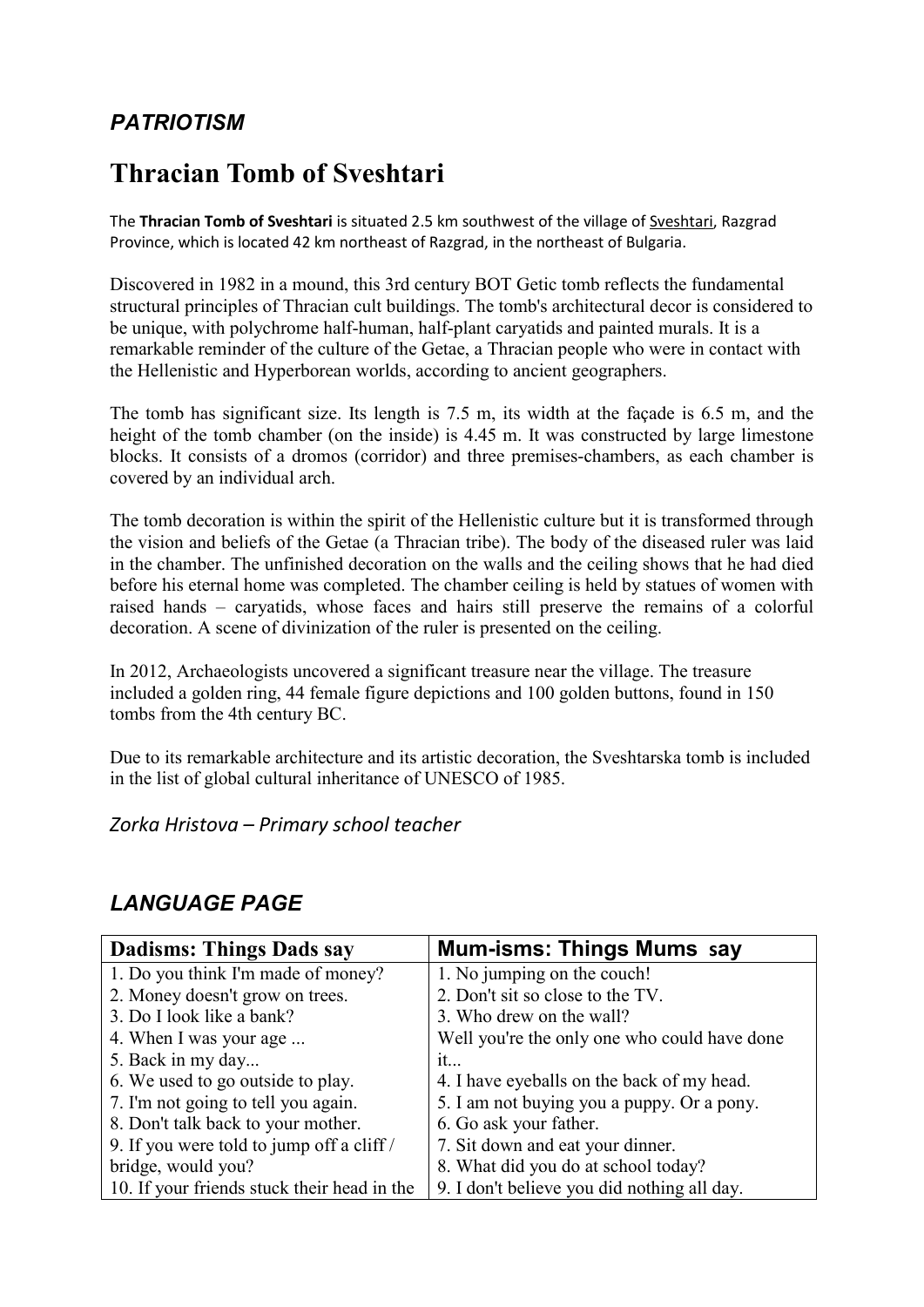| oven, would you?                           | 10. Go wash your hands.                          |
|--------------------------------------------|--------------------------------------------------|
| 11. Stop crying or I'll give you something | 11. You can start cleaning anytime if you're     |
| to cry about!                              | bored                                            |
| 12. Don't tell your mother.                | 12. This room is a pig sty!                      |
| 13. Ask your mother.                       | 13. Where's your coat?                           |
| 14. We were grateful to have an orange     | 14. You can't go out there without a hat!        |
| for Christmas.                             | 15. Come here, you have something on your        |
| 15. If I've told you once, I've told you a | face.                                            |
| thousand times.                            | 16. You'll poke your eye out.                    |
| 16. Hard work never killed anybody.        | 17. What do you mean you don't know where it     |
| 17. You'll understand when you're older.   | is?                                              |
| 18. You're grounded!                       | 18. If you put things where they belonged, you   |
| 19. Go to your room!                       | would know where they are.                       |
| 20. NOW!!!                                 | 19. Well, that's not what we do in our house     |
|                                            | 20. I don't care what your friends think         |
|                                            | 21. Where did you hear that word?                |
|                                            | 22. You should know better                       |
|                                            | 23. I don't care if your Dad does say it. He's a |
|                                            | grown-up.                                        |
|                                            | 24. Hurry up. Christmas is coming.               |
|                                            | 25. I'm leaving without you.                     |
|                                            | 26. You'll understand when you're older          |
|                                            | 27. It's my job to worry about you               |
|                                            | 28. Because I said so                            |
|                                            | 29. I'll talk to you later                       |
|                                            | 30. Be Good.                                     |
|                                            |                                                  |
|                                            |                                                  |
|                                            |                                                  |

## *MATHEMATICS FOR ALL*

DO YOU KNOW THAT ...?

**?** Around 2500 BC. in Mesopotamia measures of length, weight and volume were introduced.

**?** Around 900 BC. in India numeral for zero was introduced for the first time.

**?** In the period 400-500 AD., When Mayan priests calculated the length of the solar year, Indian scientists put decimal numbers and Arabic numerals.

**?** At the time when Christopher Columbus discovered America for the first time in mathematics the signs plus and minus were introduced.

**?** The word "per cent" is derived from the Latin procentum, which means "per hundred". In 1685 in Paris a guide to commercial arithmetic was printed. At one point the man who printed incorrectly read the symbol for fraction and printed it in the form "%". French traders started to use this symbol to indicate percentage and from the mid-nineteenth century, this symbol is seen everywhere.

*From " Club "MATHEMATICS FOR ALL" Rila Adzhelarova – Teacher in Maths*